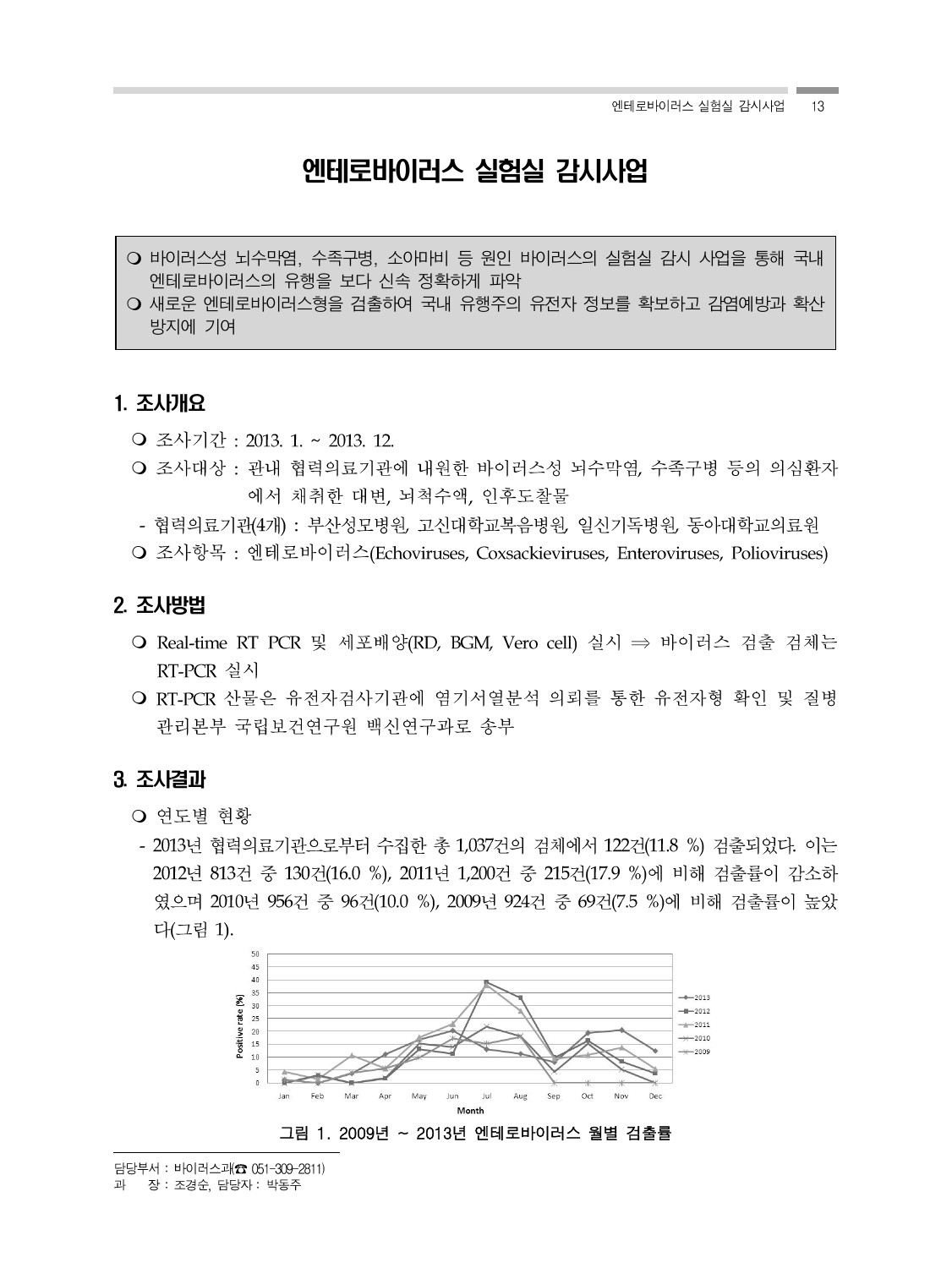- 월별 현황
- 5월부터 9월까지 79건이 검출되어 전체 검출건수의 64.8 %이상을 차지하였다. 6월 20건, 7월 23건으로 검출건수가 높았으며 검출률은 6월 20.4 %, 11월 20.5 %로 높게 나타났다(표 1).

표 1. 2013년 엔테로바이러스 월별 검출 현황

| Month            |              |          | -3   | 4   | 5  | 6 —   |        | 8                                               | 9  | 10 |    | 12 | Total |
|------------------|--------------|----------|------|-----|----|-------|--------|-------------------------------------------------|----|----|----|----|-------|
| No. of sample    | 72.          | 69       | -52  | -89 | 77 |       | 98 175 | - 130                                           | 97 | 62 | 44 | 72 | 1.037 |
| No. of positive  | $\mathbf{1}$ | $\Omega$ | 2 10 |     | 13 | 20 23 |        | 15 8                                            |    | 12 | 9  | 9  | 122   |
| Positive rate(%) | 1.4          | $\Omega$ |      |     |    |       |        | 3.8 11.2 16.9 20.4 13.1 11.5 8.2 19.4 20.5 12.5 |    |    |    |    | 11.8  |

○ 엔테로바이러스의 유전자형별(Genotyping) 결과분석

- 1월부터 Enterovirus 71형이 첫 검출되기 시작하여 총 122건이 검출되었으며 coxsackievirues 53건, echovirues 27건, enteroviruses 23건, 유전자형을 확인할 수 없는 enteroviruses 19건 이었다(표 2, 그림 2).

| Month           | $\mathbf{1}$ | $\mathbf{2}$ | $\,3$        | $\overline{4}$ | 5              | $\,6$                     | $\overline{7}$ | $\, 8$         | $\boldsymbol{9}$ | $10$         | 11             | 12             | Total        |
|-----------------|--------------|--------------|--------------|----------------|----------------|---------------------------|----------------|----------------|------------------|--------------|----------------|----------------|--------------|
| Ecoh6           |              |              |              |                | 1              |                           |                |                |                  |              |                |                | 1            |
| Ecoh9           |              |              |              |                |                |                           |                |                | $\overline{c}$   |              |                |                | $\mathbf{2}$ |
| Ecoh11          |              |              |              |                |                |                           |                |                |                  |              |                | $\mathbf{2}$   | $\mathbf{2}$ |
| Ecoh15          |              |              |              |                |                | 1                         |                |                |                  |              |                |                | 1            |
| Ecoh30          |              |              |              |                | $\overline{c}$ | $\overline{c}$            | 3              | $\overline{5}$ |                  | 5            | $\overline{4}$ |                | 21           |
| CA <sub>2</sub> |              |              |              |                |                |                           |                |                |                  | $\mathbf{1}$ |                | 1              | $\mathbf{2}$ |
| CA4             |              |              |              | 3              | 1              | 1                         |                |                |                  |              |                |                | 5            |
| CA <sub>6</sub> |              |              |              |                |                |                           |                |                |                  | $\mathbf{2}$ | $\mathbf{1}$   | $\mathbf{2}$   | $\mathbf 5$  |
| CA8             |              |              |              | $\overline{4}$ | $\mathbf{1}$   | $\ensuremath{\mathsf{3}}$ | $\mathfrak{S}$ |                |                  |              |                |                | 11           |
| CA9             |              |              |              |                |                |                           | $\mathbf{1}$   | $\mathbf 1$    |                  |              | $\mathbf{1}$   | $\mathbf{2}$   | $\mathbf 5$  |
| CA10            |              |              |              |                |                | $\mathbf{1}$              |                |                |                  |              |                |                | 1            |
| CA16            |              |              |              |                |                |                           |                |                |                  |              | 1              |                |              |
| CB1             |              |              |              |                |                | 1                         |                | 1              |                  |              |                | 1              | 3            |
| CB <sub>2</sub> |              |              |              |                |                |                           |                | 1              |                  |              |                |                | 1            |
| CB4             |              |              |              |                |                | $\,6$                     | $10$           | $\mathbf{c}$   |                  |              |                |                | $18$         |
| CB <sub>5</sub> |              |              |              |                |                |                           |                | $\mathbf 1$    |                  |              |                |                | $\mathbf{1}$ |
| EV 71           | $\mathbf{1}$ |              | $\mathbf{2}$ | $\,3$          | $\,$ 6 $\,$    | $\,3$                     | $\overline{4}$ | 3              |                  | 1            |                |                | 23           |
| Untypable       |              |              |              |                | $\overline{c}$ | $\mathbf{2}$              | $\mathbf{2}$   | 1              | $\,6$            | $\,3$        | $\mathbf{2}$   | 1              | $19$         |
| Total           | $\mathbf{1}$ | $\mathsf{O}$ | $\mathbf{2}$ | $10$           | 13             | 20                        | 23             | 15             | $\, 8$           | 12           | $\overline{9}$ | $\overline{9}$ | 122          |

표 2. 2013년 엔테로바이러스 유전자형 분포 현황

※ Echo : Echovirus, CA : Coxsakie A virus, CB : Coxsakie B virus, EV : Enterovirus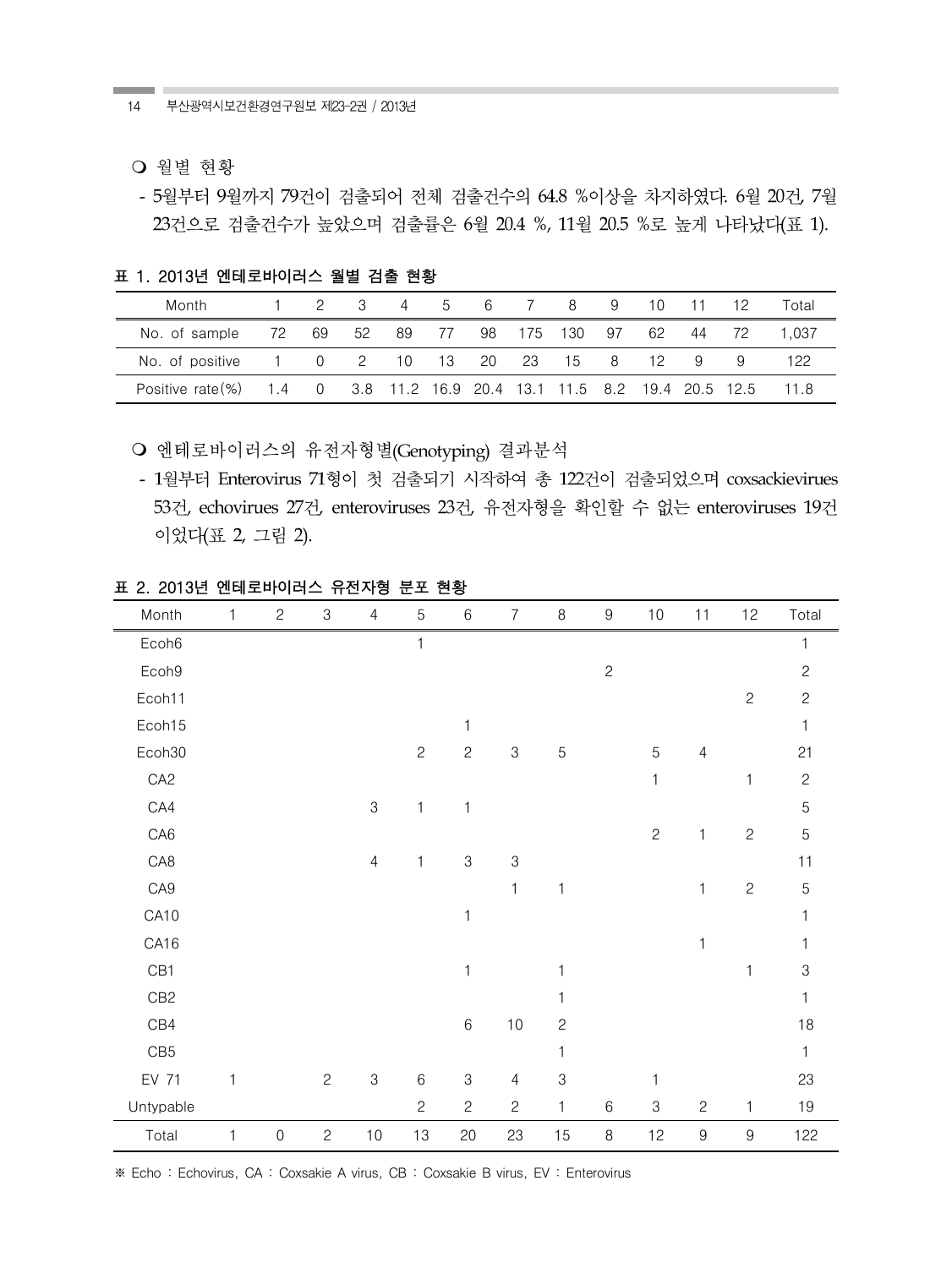

그림 2. 2009년 ~ 2013년 검출된 엔테로바이러스 유전자형

- Echovirus는 5종류의 유전자형이 확인되었으며 Echo30형이 21건(17.2 %)으로 가장 많았 고, Echo9형 2건(1.6 %), Echo11형 2건(1.6 %), Echo6형 1건(0.8 %), Echo15형 1건(0.8 %) 순으로 총 27건(22.1 %)이 확인되었다. 2009년 Echo11형, 2010년 Echo25형, 2011년 Echo18 형, 2012년 Echo6형, 2013년은 Echo30형이 주를 이루어 매년 주로 유행한 유전자형이 달 라짐을 알 수 있었다.
- Coxsackievirus의 유전자형은 11종류가 검출되었으며 CA2형 2건(1.6 %), CA4형 5건(4.1 %), CA6형 5건(4.1 %), CA8형 11건(9.0 %), CA9형 5건(4.1 %), CA10형 1건(0.8 %), CA16형 1건(0.8 %), CB1형 3건(2.5 %), CB2형 1건(0.8 %), CB4형 18건(14.8 %), CB5형 1건(0.8 %) 으로 총 53건(43.4 %)으로 가장 많이 검출된 유전자형이었다. 2013년에는 coxsackie A virues가 coxsackie B virues보다 1.3배 많이 검출되어 A와 B의 검출 비율이 비슷함을 확 인하였다. 2012년에는 A가 B보다 2배 정도 많이 검출되었으며, 2011년에는 B가 A보다 4배 이상 많이 확인되어 매년 두 그룹간 검출비율이 달라졌다. 연도별로 보면 2009년 CB1형, 2010년 CA10형, 2011년 CB5형, 2012년 CA6형, 2013년에 CB4형이 우점을 차지하였다.
- Enterovirus는 71형만 23건(18.9 %)이 확인되었는데 이 형은 부산에서 2007년 8건(0.8 %) 검출 이후 2010년에 6건(0.6 %), 2011년 16건(1.3 %), 2012년 14건(10.8 %)으로 비율이 증 가하는 것으로 나타났다. Enterovirus 71형은 신경계 합병증을 동반한 수족구병과 바이러 스성 뇌수막염의 원인 바이러스이며, 2008년 중국을 포함한 동남 아시아지역에서 대규모 유행으로 수십 명의 소아 사망자를 발생시켰으며 이듬해인 2009년 국내 유입되어 우리나 라에서도 소아 사망 1명, 뇌사 1명이 발생하는 등 매년 1 ~ 2명의 소아 사망자가 보고되 고 있다.
- Untypable(UT)의 경우 검체 또는 CPE(Cytopathic effect)를 보이는 세포 배양액으로부터 realtime RT-PCR 시험 결과 양성으로 검출되었으나, RT-PCR 시험한 결과에서 특이 밴드 가 확인 되지 않아 염기 서열 분석 의뢰를 통한 유전자형 확인이 불가한 경우였다.
- 성별 현황
- 남녀 성별에 따른 검출률은 남자 12.1 %, 여자 11.3 %로 나타났으며 2012년 남자 15.5 %, 여자 16.7 %와 비교하여 여자보다 남자에서 약간 높은 검출률을 보였다(표 3).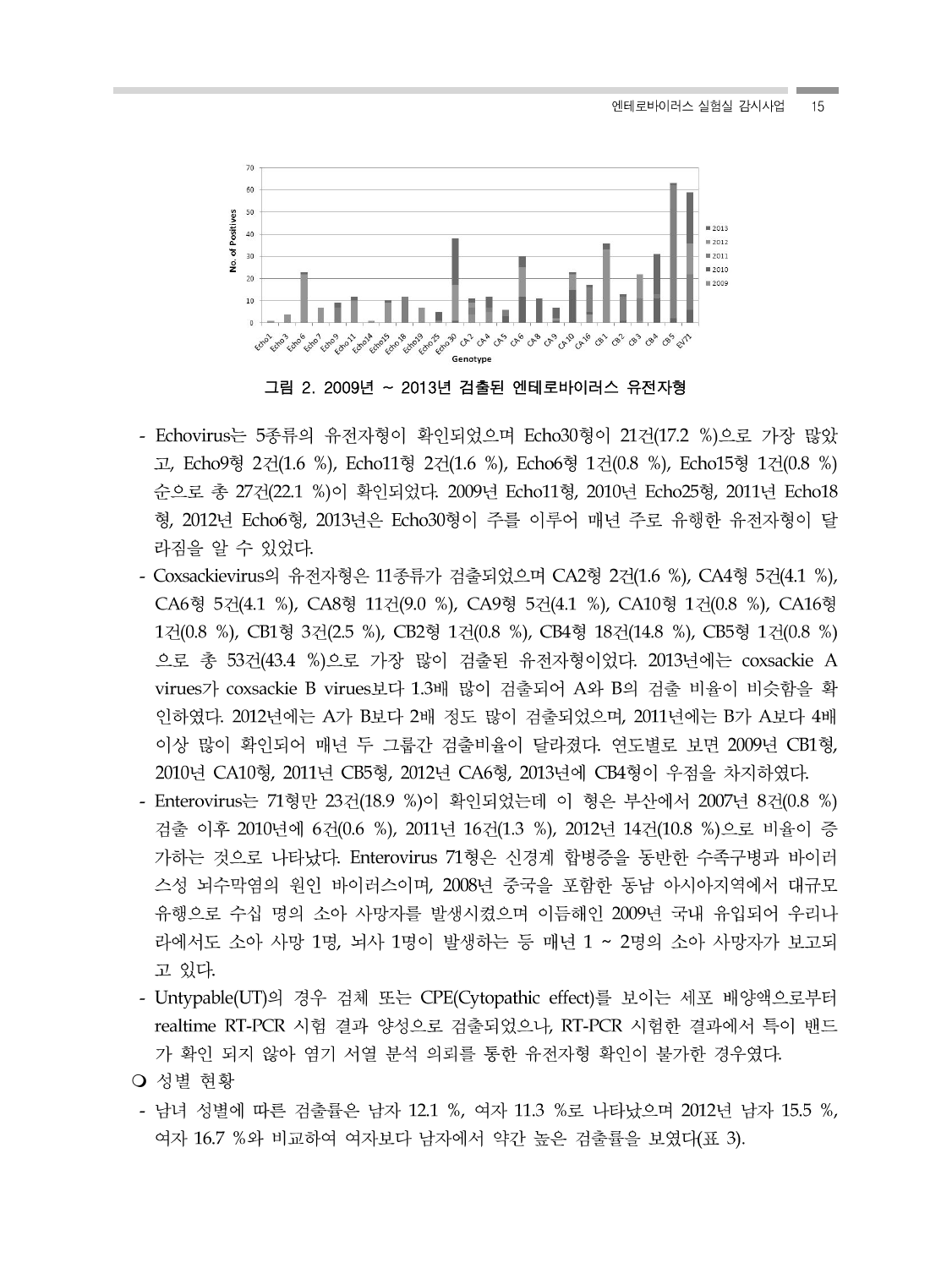부산광역시보건환경연구원보 제23-2권 / 2013년 16

| Gender           | Male | Female | Total |
|------------------|------|--------|-------|
| No. of Sample    | 603  | 434    | 1.037 |
| No. of Positive  |      | 49     | 122   |
| Positive rate(%) | 12.  |        |       |

#### 표 3. 2013년 엔테로바이러스 성별 검출 현황

○ 여령별 현황

- 영유아의 바이러스성 뇌수막염의 원인인 엔테로바이러스의 특성상 검체 수는 1세 미만의 검체가 658건(63.5 %)으로 가장 많이 차지하였으며, 특히 생후 1달 미만의 신생아 검체가 314건(30.3 %)을 차지하였으며 검출률은 6.7 %로 나타났다.
- 검출률은 5세 ~ 9세 사이의 소아에서 가장 높았으며(26.5 %), 다음으로 2세 ~ 4세 사이의 유아에서 22.9 %, 1세 ~ 2세 미만의 영아에서 18.2 % 순으로 나타났다. 검출건수는 2세 ~ 4세 사이의 유아에서 27건으로 가장 많았으며 17세 이하의 전 여령층에서 에테로바이러스 가 검출되었다(표 4).

표 4. 2013년 엔테로바이러스 연령별 검출 현황

| Age              | $\triangleleft$ M |     |     | $1 \sim 2M$ 3 ~ 11M 12 ~ 23M 2 ~ 4Y 5 ~ 9Y |      |      | >10Y | Total |
|------------------|-------------------|-----|-----|--------------------------------------------|------|------|------|-------|
| No. of Sample    | -314              | 197 | 147 | 66                                         | 118  | 98   | 97   | 1.037 |
| No. of Positive  | -21               | 12  | 13  | 12                                         | 27   | 26   |      | 122   |
| Positive rate(%) | 6.7               | 6.1 | 8.8 | 18.2                                       | 22.9 | 26.5 | 11.3 | 11.8  |

※ M : Month, Y : Year

- 검체 종류별 현황(표 5)
- 대변 461건 중 73건(15.8 %), 뇌척수액 424건 중 44건(10.4 %), 인후도찰물 152건 중 5건 (3.3 %)이 검출되었으며 2012년 대변 405건 중 102건(25.2 %), 뇌척수액 309건 중 27건(8.7 %), 인후도찰물 99건 중 1건(1.0 %)의 결과와 비교할 때 대변에서 가장 많은 검출 건수와 높 은 검출률을 보였다(표 5).

#### 표 5. 2013년 엔테로바이러스 검체 종류별 검출 현황

| Sample type      | Stool | CSF  |     | Total |
|------------------|-------|------|-----|-------|
| No. of Sample    | 461   | 424  | 152 | 1,037 |
| No. of Positive  |       | 44   |     | 122   |
| Positive rate(%) | 15.8  | 10.4 | 3.3 | l 1.8 |

※ Stool : 대변, CSF : Cerebrospinal fluid, 뇌척수액, TS : Throat swab, 인후도찰물